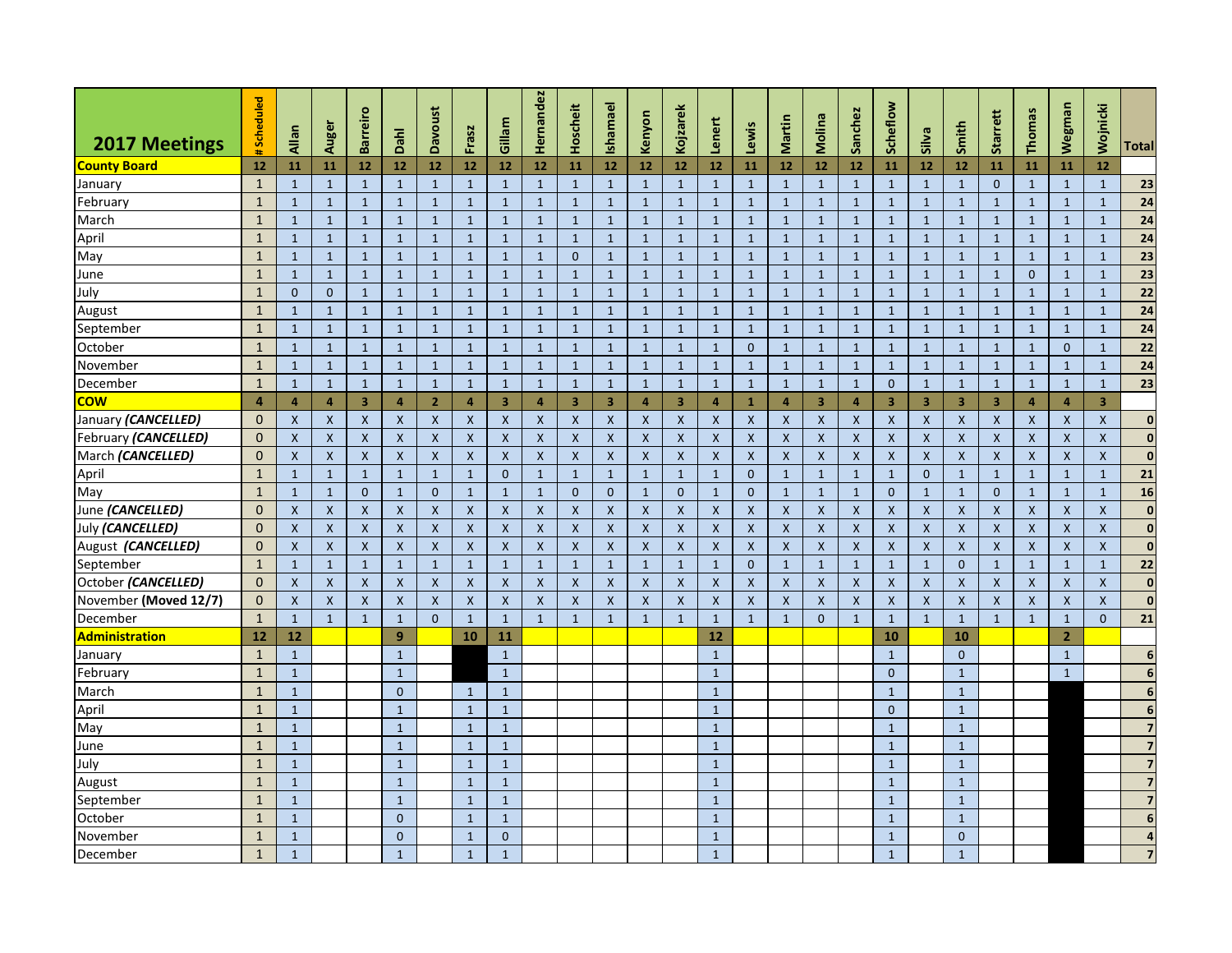| 2017 Meetings                  | #Scheduled                   | Allan        | Auger                           | <b>Barreiro</b>              | Dahl                         | <b>Davoust</b> | Frasz                        | Gillam | Hernandez      | Hoscheit | Ishamael                     | Kenyon                          | Kojzarek                     | Lenert                       | Lewis | Martin                       | Molina                    | Sanchez                      | Scheflow | Silva | Smith                        | Starrett | Thomas | Wegman       | Wojnicki | Total                              |
|--------------------------------|------------------------------|--------------|---------------------------------|------------------------------|------------------------------|----------------|------------------------------|--------|----------------|----------|------------------------------|---------------------------------|------------------------------|------------------------------|-------|------------------------------|---------------------------|------------------------------|----------|-------|------------------------------|----------|--------|--------------|----------|------------------------------------|
|                                |                              |              |                                 | 9                            |                              |                |                              |        |                |          | 9                            | 11                              |                              |                              |       |                              |                           |                              |          |       |                              |          |        |              |          |                                    |
| <b>Agriculture</b>             | 11                           |              | 10                              |                              |                              |                |                              |        |                |          |                              |                                 |                              |                              |       |                              | 10                        | 8                            |          |       | 10                           |          |        |              |          |                                    |
| January                        | $\mathbf{1}$                 |              | $\mathbf{1}$                    | $\mathbf{1}$                 |                              |                |                              |        |                |          | $\mathbf{1}$                 | $\mathbf{1}$                    |                              |                              |       |                              | $\mathbf{1}$              | $\mathbf{1}$                 |          |       | $\mathbf{1}$                 |          |        |              |          | $\overline{\mathbf{z}}$            |
| February<br>March              | $\mathbf{1}$<br>$\mathbf{1}$ |              | $\mathbf{1}$                    | $\mathbf{1}$                 |                              |                |                              |        |                |          | $\mathbf{1}$                 | $\mathbf{1}$                    |                              |                              |       |                              | $\mathbf{1}$              | $\mathbf{1}$                 |          |       | $\mathbf{1}$                 |          |        |              |          | $\boldsymbol{6}$                   |
| April                          | $\mathbf{1}$                 |              | $\mathbf{1}$<br>$\mathbf{1}$    | $\mathbf{1}$                 |                              |                |                              |        |                |          | $\mathbf{1}$<br>$\mathbf{1}$ | $\mathbf{1}$<br>$\mathbf{1}$    |                              |                              |       |                              | $\mathbf{1}$              | $\mathbf{1}$<br>$\mathbf{0}$ |          |       | $\mathbf{0}$<br>$\mathbf{1}$ |          |        |              |          | $\boldsymbol{6}$                   |
|                                | $\mathbf{1}$                 |              | $\mathbf{1}$                    | $\mathbf{1}$                 |                              |                |                              |        |                |          | $\mathbf{1}$                 |                                 |                              |                              |       |                              | $\mathbf{1}$              |                              |          |       |                              |          |        |              |          | $\overline{7}$                     |
| May                            |                              |              |                                 | $\mathbf{1}$                 |                              |                |                              |        |                |          |                              | $\mathbf{1}$                    |                              |                              |       |                              | $\mathbf{1}$<br>$\Omega$  | $\mathbf{1}$                 |          |       | $\mathbf{1}$                 |          |        |              |          | $\boldsymbol{6}$                   |
| June<br>July                   | $\mathbf{1}$                 |              | $\mathbf{1}$                    | $\mathbf{1}$                 |                              |                |                              |        |                |          | $\mathbf{1}$<br>$\mathbf{0}$ | $\mathbf{1}$                    |                              |                              |       |                              |                           | $\mathbf 1$                  |          |       | $\mathbf{1}$                 |          |        |              |          |                                    |
|                                | $\mathbf{1}$                 |              | $\mathbf{1}$                    | $\mathbf{1}$                 |                              |                |                              |        |                |          |                              | $\mathbf{1}$                    |                              |                              |       |                              | $\mathbf{1}$              | $\mathbf{0}$                 |          |       | $\mathbf{1}$                 |          |        |              |          | 5                                  |
| August                         | $\mathbf{1}$                 |              | $\mathbf{1}$                    | $\mathbf{0}$                 |                              |                |                              |        |                |          | $\overline{0}$               | $\mathbf{1}$                    |                              |                              |       |                              | $\mathbf{1}$              | $\mathbf{0}$                 |          |       | $\mathbf{1}$                 |          |        |              |          | $\overline{4}$                     |
| September                      | $\mathbf{1}$                 |              | $\mathbf{1}$                    | $\mathbf{1}$                 |                              |                |                              |        |                |          | $\mathbf{1}$                 | $\mathbf{1}$                    |                              |                              |       |                              | $\mathbf{1}$              | $\mathbf{1}$                 |          |       | $\mathbf{1}$                 |          |        |              |          | $\overline{7}$<br>$\boldsymbol{6}$ |
| October                        | $\mathbf{1}$                 |              | $\mathbf{1}$                    | $\pmb{0}$                    |                              |                |                              |        |                |          | $\mathbf{1}$                 | $\mathbf{1}$                    |                              |                              |       |                              | $\mathbf{1}$              | $\mathbf 1$                  |          |       | $\mathbf 1$                  |          |        |              |          |                                    |
| November                       | $\mathbf 1$<br>$\mathbf{0}$  |              | $\mathbf{0}$                    | $\mathbf 1$                  |                              |                |                              |        |                |          | $\mathbf{1}$                 | $\mathbf{1}$                    |                              |                              |       |                              | $\overline{1}$            | $\mathbf 1$                  |          |       | $\mathbf 1$                  |          |        |              |          | $\boldsymbol{6}$<br>$\mathbf 0$    |
| December<br><b>Development</b> | 12                           |              | $\boldsymbol{\mathsf{x}}$<br>12 | $\mathsf X$<br>$12$          | 11                           |                | 11                           |        |                |          | $\pmb{\times}$               | $\boldsymbol{\mathsf{X}}$<br>11 |                              |                              |       | 11                           | $\boldsymbol{\mathsf{x}}$ | $\pmb{\mathsf{X}}$           |          |       | $\mathsf{x}$<br>11           |          |        |              |          |                                    |
|                                | $\mathbf{1}$                 |              |                                 |                              |                              |                |                              |        |                |          |                              | $\mathbf{1}$                    |                              |                              |       |                              |                           |                              |          |       | $\mathbf{1}$                 |          |        |              |          |                                    |
| January                        | $\mathbf{1}$                 |              | $\mathbf{1}$<br>$\mathbf{1}$    | $\mathbf{1}$                 | $\mathbf{1}$                 |                | $\mathbf{1}$<br>$\mathbf{1}$ |        |                |          |                              |                                 | $\mathbf{1}$                 | $\mathbf{1}$<br>$\mathbf{1}$ |       | $\mathbf{0}$                 |                           |                              |          |       | $\mathbf{1}$                 |          |        |              |          | $\pmb{8}$<br>$\overline{9}$        |
| February<br>March              | $\mathbf{1}$                 |              | $\mathbf{1}$                    | $\mathbf{1}$<br>$\mathbf{1}$ | $\mathbf{1}$<br>$\mathbf{1}$ |                | $\mathbf{1}$                 |        |                |          |                              | $\mathbf{1}$<br>$\mathbf{1}$    | $\mathbf{1}$<br>$\mathbf{1}$ | $\mathbf{1}$                 |       | $\mathbf{1}$<br>$\mathbf{1}$ |                           |                              |          |       | $\mathbf{0}$                 |          |        |              |          |                                    |
| April                          | $\mathbf{1}$                 |              | $\mathbf{1}$                    |                              | $\mathbf{1}$                 |                | $\mathbf{1}$                 |        |                |          |                              | $\mathbf{1}$                    | $\mathbf{1}$                 | $\mathbf{1}$                 |       | $\mathbf{1}$                 |                           |                              |          |       | $\mathbf{1}$                 |          |        |              |          | $\pmb{8}$<br>$\mathbf{9}$          |
| May                            | $\mathbf{1}$                 |              | $\mathbf{1}$                    | $\mathbf{1}$<br>$\mathbf{1}$ | 1                            |                | $\mathbf{1}$                 |        |                |          |                              | $\mathbf{1}$                    | $\mathbf{1}$                 | $\mathbf{1}$                 |       | $\mathbf{1}$                 |                           |                              |          |       | $\mathbf{1}$                 |          |        |              |          | $\boldsymbol{9}$                   |
| June                           | $\mathbf{1}$                 |              | $\mathbf{1}$                    | $\mathbf{1}$                 | $\mathbf{1}$                 |                | $\mathbf{1}$                 |        |                |          |                              | $\mathbf{1}$                    | $\mathbf{1}$                 | $\mathbf{1}$                 |       | $\mathbf{1}$                 |                           |                              |          |       | $\mathbf{1}$                 |          |        |              |          | $\boldsymbol{9}$                   |
| July                           | $\mathbf{1}$                 |              | $\mathbf{1}$                    | $\mathbf{1}$                 | $\mathbf{1}$                 |                | $\mathbf{1}$                 |        |                |          |                              | $\mathbf{1}$                    | $\mathbf{1}$                 | $\mathbf{1}$                 |       | $\mathbf{1}$                 |                           |                              |          |       | $\mathbf{1}$                 |          |        |              |          | $\boldsymbol{9}$                   |
| August                         | $\mathbf{1}$                 |              | $\mathbf{1}$                    | $\mathbf{1}$                 | $\mathbf{0}$                 |                | $\mathbf{1}$                 |        |                |          |                              | $\mathbf{1}$                    | $\mathbf{1}$                 | $\mathbf{1}$                 |       | $\mathbf{1}$                 |                           |                              |          |       | $\mathbf{1}$                 |          |        |              |          | $\boldsymbol{8}$                   |
| September                      | $\mathbf{1}$                 |              | $\mathbf{1}$                    | $\mathbf{1}$                 | 1                            |                | $\mathbf{1}$                 |        |                |          |                              | $\mathbf{1}$                    | $\mathbf{1}$                 | $\mathbf{1}$                 |       | $\mathbf{1}$                 |                           |                              |          |       | $\mathbf{1}$                 |          |        |              |          | $\overline{9}$                     |
| October                        | $\mathbf{1}$                 |              | $\mathbf{1}$                    | $\mathbf{1}$                 | $\mathbf{1}$                 |                | $\mathbf{1}$                 |        |                |          |                              | $\mathbf{1}$                    | $\mathbf{1}$                 | $\mathbf{1}$                 |       | $\mathbf{1}$                 |                           |                              |          |       | $\mathbf{1}$                 |          |        |              |          | $\overline{9}$                     |
| November                       | $\mathbf{1}$                 |              | $\mathbf{1}$                    | $\mathbf{1}$                 | $\mathbf{1}$                 |                | $\mathbf{0}$                 |        |                |          |                              | $\mathbf{0}$                    | $\mathbf{1}$                 | $\mathbf{1}$                 |       | $\mathbf{1}$                 |                           |                              |          |       | $\mathbf{1}$                 |          |        |              |          | $\overline{7}$                     |
| December                       | $\mathbf{1}$                 |              | $\mathbf{1}$                    | $\mathbf{1}$                 | $\mathbf{1}$                 |                | $\mathbf{1}$                 |        |                |          |                              | $\mathbf{1}$                    | $\mathbf{1}$                 | $\mathbf{1}$                 |       | $\mathbf{1}$                 |                           |                              |          |       | $\mathbf{1}$                 |          |        |              |          | $\overline{9}$                     |
| <b>Energy/Environmental</b>    | $12\,$                       | 9            |                                 | 11                           |                              | $12$           | $\mathbf{1}$                 |        | 11             |          |                              | 10                              |                              |                              |       |                              |                           | 11                           |          |       |                              |          |        | 12           |          |                                    |
| January                        | $\mathbf{1}$                 |              |                                 | $\mathbf 0$                  |                              | $\mathbf{1}$   | $\mathbf{1}$                 |        | $\mathbf{1}$   |          |                              | $\mathbf{1}$                    |                              |                              |       |                              |                           | $\mathbf 1$                  |          |       |                              |          |        | $\mathbf{1}$ |          | $\boldsymbol{6}$                   |
| February                       | $\mathbf 1$                  |              |                                 | $\mathbf{1}$                 |                              | $\mathbf{1}$   | $\mathbf{0}$                 |        | $\mathbf{1}$   |          |                              | $\mathbf{1}$                    |                              |                              |       |                              |                           | $\mathbf 1$                  |          |       |                              |          |        | $\mathbf{1}$ |          | $\boldsymbol{6}$                   |
| March                          | $\mathbf{1}$                 | $\mathbf{1}$ |                                 | $\mathbf{1}$                 |                              | $\mathbf 1$    |                              |        | $\mathbf{1}$   |          |                              | $\mathbf{1}$                    |                              |                              |       |                              |                           | $\mathbf 1$                  |          |       |                              |          |        | $\mathbf{1}$ |          | $\overline{\mathbf{z}}$            |
| April                          | $\overline{1}$               | $\mathbf 1$  |                                 | $\mathbf{1}$                 |                              | $\mathbf 1$    |                              |        | $\mathbf{1}$   |          |                              | $\mathbf{1}$                    |                              |                              |       |                              |                           | $\mathbf 1$                  |          |       |                              |          |        | $\mathbf 1$  |          | $\overline{7}$                     |
| May                            | $\mathbf{1}$                 | $\,1\,$      |                                 | $\mathbf{1}$                 |                              | $\mathbf{1}$   |                              |        | $\mathbf{1}$   |          |                              | $\mathbf{1}$                    |                              |                              |       |                              |                           | $\mathbf 1$                  |          |       |                              |          |        | $\mathbf{1}$ |          | $\overline{\mathbf{z}}$            |
| June                           | $\mathbf{1}$                 | $\,1\,$      |                                 | $\mathbf{1}$                 |                              | $\,1\,$        |                              |        | $\mathbf{0}$   |          |                              | $\mathbf{1}$                    |                              |                              |       |                              |                           | $\mathbf 0$                  |          |       |                              |          |        | $\mathbf{1}$ |          | 5                                  |
| July                           | $\mathbf{1}$                 | $\mathbf{1}$ |                                 | $\mathbf{1}$                 |                              | $\mathbf{1}$   |                              |        | $\overline{1}$ |          |                              | $\mathbf{1}$                    |                              |                              |       |                              |                           | $\mathbf{1}$                 |          |       |                              |          |        | $\mathbf{1}$ |          | $\overline{7}$                     |
| August                         | $\mathbf{1}$                 | $\mathbf 1$  |                                 | $\mathbf{1}$                 |                              | $\mathbf{1}$   |                              |        | $\mathbf{1}$   |          |                              | $\Omega$                        |                              |                              |       |                              |                           | $\mathbf{1}$                 |          |       |                              |          |        | $\mathbf{1}$ |          | $6\phantom{1}6$                    |
| September                      | $\mathbf{1}$                 | $\mathbf{0}$ |                                 | $\mathbf{1}$                 |                              | $\mathbf{1}$   |                              |        | $\mathbf{1}$   |          |                              | $\mathbf{1}$                    |                              |                              |       |                              |                           | $\mathbf 1$                  |          |       |                              |          |        | $\mathbf{1}$ |          | $\boldsymbol{6}$                   |
| October                        | $\mathbf{1}$                 | $\mathbf{1}$ |                                 | $\mathbf{1}$                 |                              | $\mathbf{1}$   |                              |        | $\mathbf{1}$   |          |                              | $\mathbf{1}$                    |                              |                              |       |                              |                           | $\mathbf{1}$                 |          |       |                              |          |        | $\mathbf{1}$ |          | $\overline{7}$                     |
| November                       | $\mathbf{1}$                 | $\mathbf{1}$ |                                 | $\mathbf{1}$                 |                              | $\mathbf{1}$   |                              |        | $\mathbf{1}$   |          |                              | $\mathbf{0}$                    |                              |                              |       |                              |                           | $\mathbf{1}$                 |          |       |                              |          |        | $\mathbf{1}$ |          | $\boldsymbol{6}$                   |
| December                       | $\mathbf{1}$                 | $\mathbf{1}$ |                                 | $\mathbf{1}$                 |                              | $\mathbf{1}$   |                              |        | $\mathbf{1}$   |          |                              | $\mathbf{1}$                    |                              |                              |       |                              |                           | $\mathbf{1}$                 |          |       |                              |          |        | $\mathbf{1}$ |          | $\overline{\mathbf{z}}$            |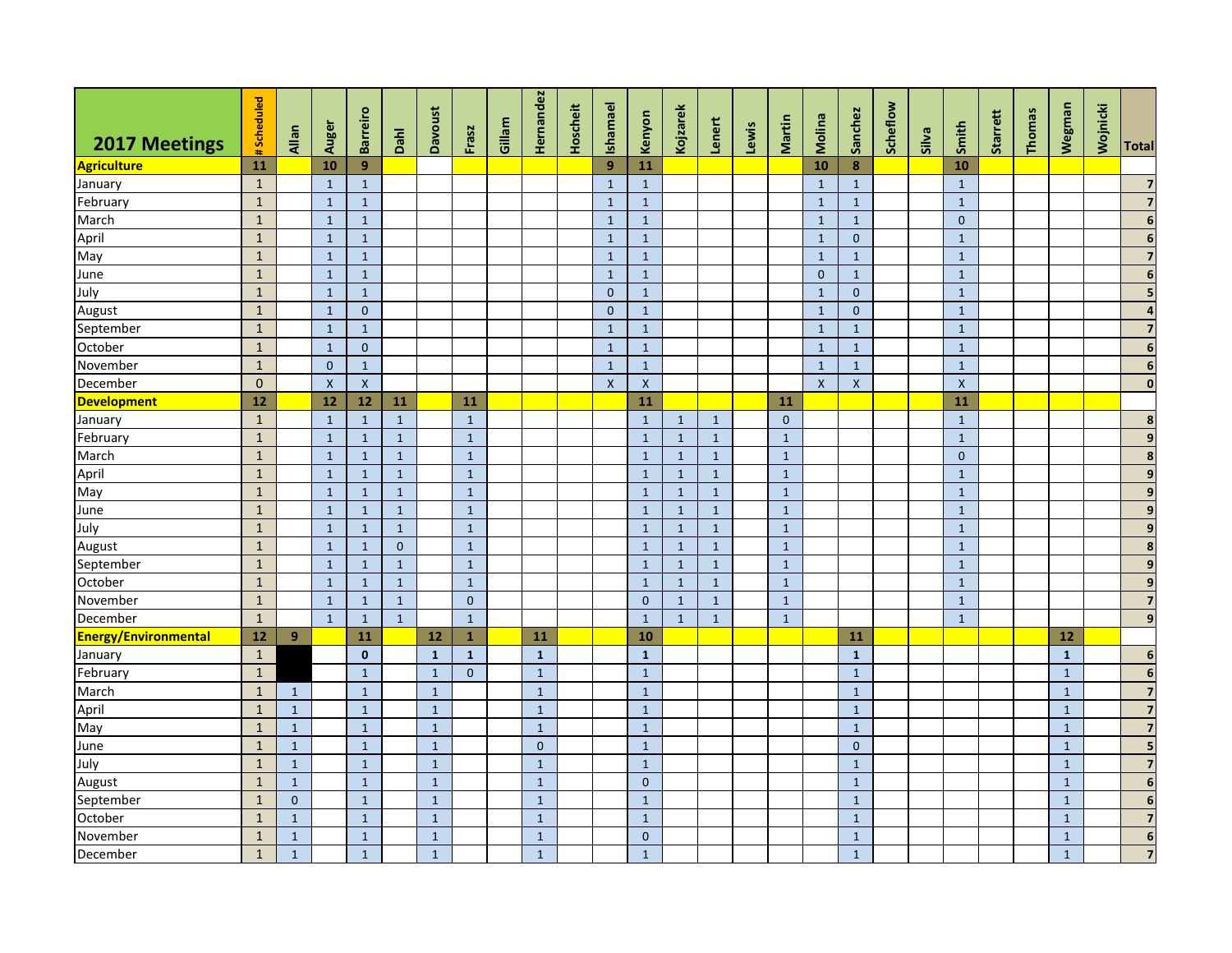|                       |                |              |       |                 |                |                |              |              | Hernandez    |                    |          |        |                    |              |       |              |        |         |                  |              |                |                |        |                |          |                         |
|-----------------------|----------------|--------------|-------|-----------------|----------------|----------------|--------------|--------------|--------------|--------------------|----------|--------|--------------------|--------------|-------|--------------|--------|---------|------------------|--------------|----------------|----------------|--------|----------------|----------|-------------------------|
| 2017 Meetings         | #Scheduled     | Allan        | Auger | <b>Barreiro</b> | Dahl           | <b>Davoust</b> | Frasz        | Gillam       |              | Hoscheit           | Ishamael | Kenyon | Kojzarek           | Lenert       | Lewis | Martin       | Molina | Sanchez | Scheflow         | Silva        | Smith          | Starrett       | Thomas | Wegman         | Wojnicki | <b>Total</b>            |
| <b>Executive</b>      | 12             | <b>12</b>    |       |                 | 8              |                | 12           | 11           | 11           | 10                 |          |        | 11                 | 10           |       | 11           |        |         | 10               | 10           | 10             | 10             |        | 12             |          |                         |
| January               | $\mathbf{1}$   | $\mathbf{1}$ |       |                 | $\mathbf{1}$   |                | $\mathbf{1}$ | $\mathbf{1}$ | $\mathbf{1}$ | $\mathbf{1}$       |          |        | $\mathbf{1}$       | $\mathbf{1}$ |       | $\mathbf{1}$ |        |         | $\mathbf{1}$     | $\mathbf{0}$ | $\mathbf{1}$   | $\mathbf{0}$   |        | $\mathbf{1}$   |          | 12                      |
| February              | $\mathbf{1}$   | $\mathbf{1}$ |       |                 | $\mathbf{1}$   |                | $\mathbf{1}$ | $\mathbf{1}$ | $\mathbf{1}$ | $\mathbf{1}$       |          |        | $\mathbf{1}$       | $\mathbf{1}$ |       | $\mathbf{1}$ |        |         | $\mathbf{0}$     | $\mathbf{1}$ | $\overline{0}$ | $\mathbf{1}$   |        | $\mathbf{1}$   |          | $12$                    |
| March                 | $\overline{1}$ | $\,1\,$      |       |                 | $\overline{1}$ |                | $\mathbf{1}$ | $\mathbf{1}$ | $\mathbf{1}$ | $\mathbf{0}$       |          |        | $\mathbf{1}$       | $\mathbf{1}$ |       | $\mathbf{1}$ |        |         | $\mathbf{1}$     | $\mathbf{1}$ | $\mathbf{1}$   | $\mathbf 1$    |        | $\mathbf{1}$   |          | 13                      |
| April                 | $\mathbf{1}$   | $\mathbf{1}$ |       |                 | $\mathbf{0}$   |                | $\mathbf{1}$ | $\mathbf{1}$ | $\mathbf{1}$ | $\mathbf{1}$       |          |        | $\mathbf{1}$       | $\mathbf{1}$ |       | $\mathbf{1}$ |        |         | $\mathbf{1}$     | $\mathbf{1}$ | $\mathbf{1}$   | $\mathbf{1}$   |        | $\mathbf{1}$   |          | $\boxed{13}$            |
| May                   | $\mathbf{1}$   | $\mathbf{1}$ |       |                 | $\mathbf{1}$   |                | $\mathbf{1}$ | $\mathbf{0}$ | $\mathbf{1}$ | $\mathbf{0}$       |          |        | $\mathbf{1}$       | $\mathbf{1}$ |       | $\mathbf{1}$ |        |         | $\mathbf{1}$     | $\mathbf{1}$ | $\mathbf{1}$   | $\mathbf{1}$   |        | $\mathbf{1}$   |          | $\overline{12}$         |
| June                  | $\mathbf{1}$   | $\mathbf{1}$ |       |                 | $\mathbf{1}$   |                | $\mathbf{1}$ | $\mathbf{1}$ | $\mathbf{1}$ | $\mathbf{1}$       |          |        | $\mathbf{1}$       | $\mathbf{1}$ |       | $\mathbf{1}$ |        |         | $\mathbf{1}$     | $\mathbf{1}$ | $\mathbf{1}$   | $\mathbf{1}$   |        | $\mathbf{1}$   |          | $\boxed{14}$            |
| July                  | $\mathbf{1}$   | $\mathbf{1}$ |       |                 | $\mathbf{1}$   |                | $\mathbf{1}$ | $\mathbf{1}$ | $\mathbf{1}$ | $\mathbf{1}$       |          |        | $\overline{0}$     | $\mathbf{1}$ |       | $\mathbf{1}$ |        |         | $\mathbf{0}$     | $\mathbf{0}$ | $\mathbf{1}$   | $\mathbf{1}$   |        | $\mathbf{1}$   |          | 11                      |
| August                | $\mathbf{1}$   | $\mathbf{1}$ |       |                 | $\mathbf{1}$   |                | $\mathbf{1}$ | $\mathbf{1}$ | $\mathbf{0}$ | $\mathbf{1}$       |          |        | $\mathbf{1}$       | $\mathbf{1}$ |       | $\mathbf{1}$ |        |         | $\mathbf{1}$     | $\mathbf{1}$ | $\mathbf{1}$   | $\mathbf{1}$   |        | $\mathbf{1}$   |          | 13                      |
| September             | $\mathbf{1}$   | $\mathbf{1}$ |       |                 | $\mathbf{1}$   |                | $\mathbf{1}$ | $\mathbf{1}$ | $\mathbf{1}$ | $\mathbf{1}$       |          |        | $\mathbf{1}$       | $\mathbf{1}$ |       | $\mathbf{1}$ |        |         | $\mathbf{1}$     | $\mathbf{1}$ | $\mathbf{1}$   | $\mathbf{1}$   |        | $\mathbf{1}$   |          | 14                      |
| October               | $\mathbf{1}$   | $\mathbf{1}$ |       |                 | $\mathbf{0}$   |                | $\mathbf{1}$ | $\mathbf{1}$ | $\mathbf{1}$ | $\mathbf{1}$       |          |        | $\mathbf{1}$       | $\mathbf{1}$ |       | $\mathbf{0}$ |        |         | $\mathbf{1}$     | $\mathbf{1}$ | $\mathbf{1}$   | $\mathbf{1}$   |        | $\mathbf{1}$   |          | $\overline{12}$         |
| November              | $\mathbf{1}$   | $\mathbf{1}$ |       |                 | $\mathbf{0}$   |                | $\mathbf{1}$ | $\mathbf{1}$ | $\mathbf{1}$ | $\mathbf{1}$       |          |        | $\mathbf{1}$       | $\mathbf{0}$ |       | $\mathbf{1}$ |        |         | $\mathbf{1}$     | $\mathbf{1}$ | $\mathbf{0}$   | $\mathbf{0}$   |        | $\mathbf{1}$   |          | 10                      |
| December              | $\mathbf{1}$   | $\mathbf{1}$ |       |                 | $\Omega$       |                | $\mathbf{1}$ | $\mathbf{1}$ | $\mathbf{1}$ | $\mathbf{1}$       |          |        | $\mathbf{1}$       | $\mathbf{0}$ |       | $\mathbf{1}$ |        |         | $\mathbf{1}$     | $\mathbf{1}$ | $\mathbf{1}$   | $\overline{1}$ |        | $\overline{1}$ |          | $\overline{12}$         |
| <b>Finance/Budget</b> | 11             | 11           |       |                 |                |                |              |              |              | 11                 |          |        | 10                 | 9            |       |              |        |         | $\boldsymbol{9}$ |              |                | 10             |        | 11             |          |                         |
| January               | $\mathbf{1}$   | $\mathbf{1}$ |       |                 |                |                |              |              |              | $\mathbf{1}$       |          |        | $\mathbf{1}$       | $\mathbf{1}$ |       |              |        |         | $\mathbf{1}$     |              |                | $\mathbf{1}$   |        | $\mathbf{1}$   |          | $\overline{7}$          |
| February (on 3/1/17)  | $\mathbf{1}$   | $\mathbf{1}$ |       |                 |                |                |              |              |              | $\mathbf{1}$       |          |        | $\mathbf{1}$       | $\mathbf{1}$ |       |              |        |         | $\mathbf{1}$     |              |                | $\overline{1}$ |        | $\mathbf{1}$   |          | $\overline{7}$          |
| March                 | $\mathbf{1}$   | $\mathbf{1}$ |       |                 |                |                |              |              |              | $\mathbf{1}$       |          |        | $\mathbf{1}$       | $\mathbf{1}$ |       |              |        |         | $\mathbf{1}$     |              |                | $\Omega$       |        | $\mathbf{1}$   |          | $6 \overline{6}$        |
| April                 | $\mathbf{1}$   | $\mathbf{1}$ |       |                 |                |                |              |              |              | $\mathbf{1}$       |          |        | $\mathbf{1}$       | $\mathbf{1}$ |       |              |        |         | $\mathbf{1}$     |              |                | $\overline{1}$ |        | $\mathbf{1}$   |          | $\overline{7}$          |
| May                   | $\mathbf{1}$   | $\mathbf{1}$ |       |                 |                |                |              |              |              | $\mathbf{1}$       |          |        | $\mathbf{1}$       | $\Omega$     |       |              |        |         | $\mathbf{1}$     |              |                | $\mathbf{1}$   |        | $\mathbf{1}$   |          | $6 \overline{6}$        |
| June                  | $\mathbf{1}$   | $\mathbf{1}$ |       |                 |                |                |              |              |              | $\mathbf{1}$       |          |        | $\mathbf{1}$       | $\mathbf{1}$ |       |              |        |         | $\mathbf{1}$     |              |                | $\overline{1}$ |        | $\mathbf{1}$   |          | $\overline{7}$          |
| July                  | $\mathbf{1}$   | $\mathbf{1}$ |       |                 |                |                |              |              |              | $\mathbf{1}$       |          |        | $\mathbf{1}$       | $\mathbf{0}$ |       |              |        |         | $\mathbf{0}$     |              |                | $\mathbf{1}$   |        | $\mathbf{1}$   |          | $5\phantom{.0}$         |
| August                | $\mathbf{1}$   | $\mathbf{1}$ |       |                 |                |                |              |              |              | $\mathbf{1}$       |          |        | $\mathbf{1}$       | $\mathbf{1}$ |       |              |        |         | $\mathbf{1}$     |              |                | $\mathbf{1}$   |        | $\mathbf{1}$   |          | $\overline{7}$          |
| September             | $\mathbf{1}$   | $\mathbf{1}$ |       |                 |                |                |              |              |              | $\mathbf{1}$       |          |        | $\mathbf{1}$       | $\mathbf{1}$ |       |              |        |         | $\mathbf{1}$     |              |                | $\overline{1}$ |        | $\mathbf{1}$   |          | $\overline{7}$          |
| October               | $\mathbf{1}$   | $\mathbf{1}$ |       |                 |                |                |              |              |              | $\mathbf{1}$       |          |        | $\mathbf{0}$       | $\mathbf{1}$ |       |              |        |         | $\mathbf{0}$     |              |                | $\mathbf{1}$   |        | $\mathbf 1$    |          | $5\phantom{.0}$         |
| November              | $\mathbf{1}$   | $\mathbf{1}$ |       |                 |                |                |              |              |              | $\mathbf{1}$       |          |        | $\mathbf{1}$       | $\mathbf{1}$ |       |              |        |         | $\mathbf{1}$     |              |                | $\mathbf{1}$   |        | $\mathbf{1}$   |          | $\overline{7}$          |
| December              | $\mathbf{0}$   | $\mathsf{X}$ |       |                 |                |                |              |              |              | $\pmb{\mathsf{X}}$ |          |        | $\pmb{\mathsf{X}}$ | $\mathsf{X}$ |       |              |        |         | $\mathsf{x}$     |              |                | $\mathsf{x}$   |        | $\mathsf{x}$   |          | $\mathbf{0}$            |
| <b>Human Services</b> | 12             | 12           |       |                 | 9              |                |              | 12           |              |                    |          |        |                    | 12           |       | 10           |        |         | 9                |              | 11             |                |        |                |          |                         |
| January               | $\mathbf{1}$   | $\mathbf{1}$ |       |                 | $\mathbf{1}$   |                |              | $\mathbf{1}$ |              |                    |          |        |                    | $\mathbf{1}$ |       | $\mathbf 1$  |        |         | $\mathbf{1}$     |              | $\mathbf{1}$   |                |        |                |          | $\overline{7}$          |
| February              | $\mathbf{1}$   | $\mathbf{1}$ |       |                 | $\mathbf{1}$   |                |              | $\mathbf{1}$ |              |                    |          |        |                    | $\mathbf{1}$ |       | $\mathbf{1}$ |        |         | $\mathbf{0}$     |              | $\mathbf{1}$   |                |        |                |          | $6 \overline{6}$        |
| March                 | $\mathbf{1}$   | $\mathbf{1}$ |       |                 | $\mathbf{0}$   |                |              | $\mathbf{1}$ |              |                    |          |        |                    | $\mathbf{1}$ |       | $\mathbf{1}$ |        |         | $\mathbf{1}$     |              | $\mathbf{1}$   |                |        |                |          | $\overline{\mathbf{6}}$ |
| April                 | $\mathbf{1}$   | $\mathbf{1}$ |       |                 | $\mathbf{1}$   |                |              | $\mathbf{1}$ |              |                    |          |        |                    | $\mathbf{1}$ |       | $\mathbf{1}$ |        |         | $\mathbf{1}$     |              | $\mathbf{1}$   |                |        |                |          | $\overline{\mathbf{z}}$ |
| May                   | $\mathbf{1}$   | $\mathbf{1}$ |       |                 | $\mathbf{0}$   |                |              | $\mathbf{1}$ |              |                    |          |        |                    | $\mathbf{1}$ |       | $\mathbf{1}$ |        |         | $\mathbf{0}$     |              | $\mathbf{1}$   |                |        |                |          | 5                       |
| June                  | $\mathbf{1}$   | $\mathbf{1}$ |       |                 | $\mathbf{1}$   |                |              | $\mathbf{1}$ |              |                    |          |        |                    | $\mathbf{1}$ |       | $\mathbf{1}$ |        |         | $\mathbf{1}$     |              | $\mathbf{1}$   |                |        |                |          | $\overline{7}$          |
| July                  | $\mathbf{1}$   | $\,1\,$      |       |                 | $\mathbf 1$    |                |              | $\mathbf{1}$ |              |                    |          |        |                    | $\mathbf{1}$ |       | $\mathbf{0}$ |        |         | $\,1\,$          |              | $\mathbf{1}$   |                |        |                |          | $\overline{\mathbf{6}}$ |
| August                | $\mathbf{1}$   | $\mathbf{1}$ |       |                 | $\mathbf{1}$   |                |              | $\mathbf{1}$ |              |                    |          |        |                    | $\mathbf{1}$ |       | $\mathbf 1$  |        |         | $\mathbf 1$      |              | $\mathbf{1}$   |                |        |                |          | $\overline{7}$          |
| September             | $\mathbf{1}$   | $\mathbf{1}$ |       |                 | $\mathbf{1}$   |                |              | $\mathbf{1}$ |              |                    |          |        |                    | $\mathbf{1}$ |       | $\mathbf{0}$ |        |         | $\mathbf{0}$     |              | $\mathbf{1}$   |                |        |                |          | $\overline{\mathbf{5}}$ |
| October               | $\mathbf{1}$   | $\mathbf{1}$ |       |                 | $\mathbf{1}$   |                |              | $\mathbf{1}$ |              |                    |          |        |                    | $\mathbf{1}$ |       | $\mathbf 1$  |        |         | $\mathbf{1}$     |              | $\mathbf{1}$   |                |        |                |          | $\overline{7}$          |
| November              | $\mathbf{1}$   | $\mathbf{1}$ |       |                 | $\mathbf{1}$   |                |              | $\mathbf{1}$ |              |                    |          |        |                    | $\mathbf{1}$ |       | $\mathbf{1}$ |        |         | $\mathbf{1}$     |              | $\mathbf{0}$   |                |        |                |          | $6 \overline{6}$        |
| December              | $\mathbf{1}$   | $\mathbf 1$  |       |                 | $\mathbf{0}$   |                |              | $\mathbf{1}$ |              |                    |          |        |                    | $\mathbf{1}$ |       | $\,1\,$      |        |         | $\mathbf 1$      |              | $\mathbf{1}$   |                |        |                |          | $6 \overline{6}$        |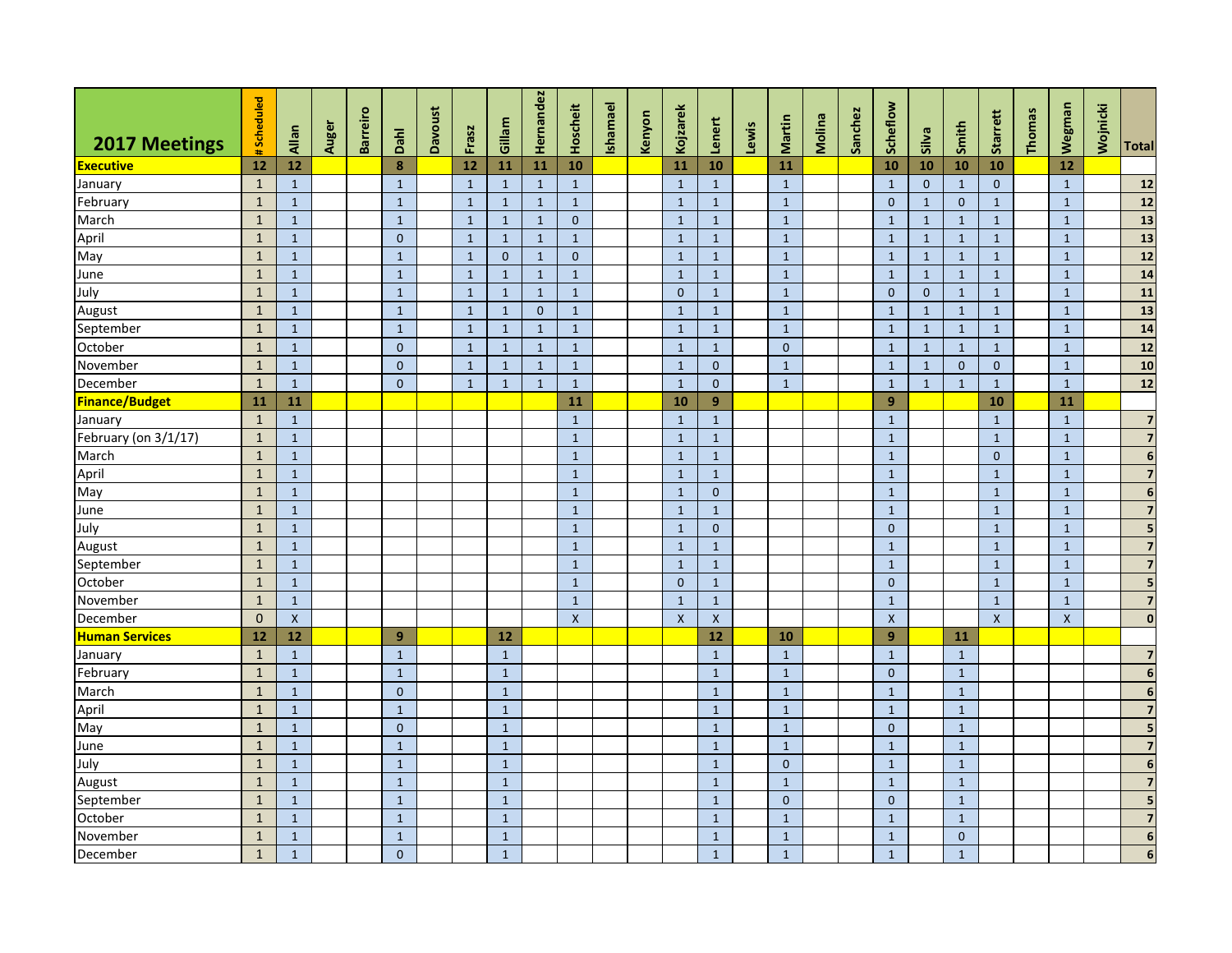|                        | #Scheduled   |                |       | <b>Barreiro</b> |              | <b>Davoust</b> |       | Gillam         | Hernandez          | Hoscheit | Ishamael | Kenyon | Kojzarek     | Lenert       |              | Martin       | Molina       | Sanchez | Scheflow |                    |              | Starrett           | Thomas         | Wegman | Wojnicki           |                          |
|------------------------|--------------|----------------|-------|-----------------|--------------|----------------|-------|----------------|--------------------|----------|----------|--------|--------------|--------------|--------------|--------------|--------------|---------|----------|--------------------|--------------|--------------------|----------------|--------|--------------------|--------------------------|
| 2017 Meetings          |              | Allan          | Auger |                 | Dahl         |                | Frasz |                |                    |          |          |        |              |              | Lewis        |              |              |         |          | Silva              | Smith        |                    |                |        |                    | Total                    |
| <b>Jobs</b>            | 11           |                |       |                 | 10           | 11             |       | 12             | 9                  |          |          |        |              |              | 9            |              | 10           |         |          |                    |              |                    | 10             |        |                    |                          |
| January                | $\mathbf{1}$ |                |       |                 | $\mathbf{1}$ | $\mathbf{1}$   |       | $\mathbf{1}$   | $\mathbf{1}$       |          |          |        |              |              | $\mathbf{1}$ |              | $\mathbf{1}$ |         |          |                    |              |                    | $\mathbf{1}$   |        |                    | $\overline{\mathbf{z}}$  |
| February               | $\mathbf{1}$ |                |       |                 | $\mathbf{1}$ | $\mathbf{1}$   |       | $\mathbf{1}$   | $\mathbf{0}$       |          |          |        |              |              | $\mathbf{1}$ |              | $\mathbf{1}$ |         |          |                    |              |                    | $\mathbf{1}$   |        |                    | 6                        |
| March                  | $\mathbf{1}$ |                |       |                 | $\mathbf{0}$ | $\mathbf{1}$   |       | $\mathbf{1}$   | $\mathbf{1}$       |          |          |        |              |              | $\mathbf 1$  |              | $\mathbf{1}$ |         |          |                    |              |                    | $\mathbf 1$    |        |                    | $6\phantom{a}$           |
| April                  | $\mathbf{1}$ |                |       |                 | $\mathbf{1}$ | $\mathbf{0}$   |       | $\mathbf{1}$   | $\mathbf{1}$       |          |          |        |              |              | $\mathbf{0}$ |              | $\mathbf{1}$ |         |          |                    |              |                    | $\mathbf{1}$   |        |                    | 5                        |
| May                    | $\mathbf 1$  |                |       |                 | $\mathbf{1}$ | $\mathbf{1}$   |       | $\mathbf{1}$   | $\mathbf{1}$       |          |          |        |              |              | $\mathbf 1$  |              | $\mathbf{0}$ |         |          |                    |              |                    | $\mathbf{1}$   |        |                    | $6\phantom{a}$           |
| June                   | $1\,$        |                |       |                 | $\mathbf{1}$ | $\mathbf{1}$   |       | $\mathbf{1}$   | $\mathbf{1}$       |          |          |        |              |              | $\mathbf{1}$ |              | $\mathbf{1}$ |         |          |                    |              |                    | $\pmb{0}$      |        |                    | $\overline{\mathbf{6}}$  |
| July                   | $\mathbf 1$  |                |       |                 | $\mathbf{1}$ | $\mathbf{1}$   |       | $\mathbf{1}$   | $\mathbf{1}$       |          |          |        |              |              | $\mathbf{1}$ |              | $\mathbf{1}$ |         |          |                    |              |                    | $1\,$          |        |                    | $\overline{7}$           |
| August                 | $1\,$        |                |       |                 | $\mathbf{1}$ | $\mathbf{1}$   |       | $\mathbf{1}$   | $\mathbf{0}$       |          |          |        |              |              | $\mathbf{1}$ |              | $\mathbf{1}$ |         |          |                    |              |                    | $\mathbf{1}$   |        |                    | $6\phantom{a}$           |
| September              | $\mathbf 1$  |                |       |                 | $\mathbf{1}$ | $\mathbf{1}$   |       | $\mathbf{1}$   | $\mathbf{1}$       |          |          |        |              |              | $\mathbf{0}$ |              | $\mathbf{1}$ |         |          |                    |              |                    | $\mathbf{1}$   |        |                    | $\boldsymbol{6}$         |
| October                | $\mathbf{1}$ |                |       |                 | $\mathbf{1}$ | $\mathbf{1}$   |       | $\mathbf{1}$   | $\mathbf{1}$       |          |          |        |              |              | $\mathbf{1}$ |              | $\mathbf{1}$ |         |          |                    |              |                    | $\mathbf{1}$   |        |                    | $\overline{7}$           |
| November               | $\mathbf 1$  |                |       |                 | $\mathbf{1}$ | $\mathbf{1}$   |       | $\mathbf{1}$   | $\mathbf{1}$       |          |          |        |              |              | $\mathbf{0}$ |              | $\mathbf{1}$ |         |          |                    |              |                    | $\mathbf{0}$   |        |                    | 5                        |
| December               | $\mathbf{1}$ |                |       |                 | $\Omega$     | $\mathbf{1}$   |       | $\mathbf{1}$   | $\mathbf{0}$       |          |          |        |              |              | $\mathbf{1}$ |              | $\Omega$     |         |          |                    |              |                    | $\overline{1}$ |        |                    | $\overline{\mathbf{4}}$  |
| Judicial/Public Safety | $12$         |                |       |                 |              |                |       | 12             |                    |          |          |        | 11           | 12           |              | $12$         |              |         |          | 11                 | 11           | $12$               |                |        |                    |                          |
| January                | $\mathbf{1}$ |                |       |                 |              |                |       | $\mathbf{1}$   |                    |          |          |        | $\mathbf{1}$ | $\mathbf{1}$ |              | $\mathbf{1}$ |              |         |          | $\mathbf{1}$       | $\mathbf{1}$ | $\mathbf{1}$       |                |        |                    | $\overline{7}$           |
| February               | $\mathbf 1$  |                |       |                 |              |                |       | $\mathbf{1}$   |                    |          |          |        | $\mathbf{1}$ | $\,1\,$      |              | $\mathbf{1}$ |              |         |          | $\mathbf 1$        | $\mathbf{1}$ | $\overline{1}$     |                |        |                    | $\overline{7}$           |
| March                  | $\mathbf{1}$ |                |       |                 |              |                |       | $\mathbf{1}$   |                    |          |          |        | $\mathbf{1}$ | $\mathbf{1}$ |              | $\mathbf{1}$ |              |         |          | $\mathbf{1}$       | $\mathbf{1}$ | $\mathbf{1}$       |                |        |                    | $\overline{\mathbf{z}}$  |
| April                  | $\mathbf{1}$ |                |       |                 |              |                |       | $\overline{1}$ |                    |          |          |        | $\mathbf{1}$ | $\mathbf{1}$ |              | $\mathbf{1}$ |              |         |          | $\mathbf{1}$       | $\mathbf{1}$ | $\mathbf{1}$       |                |        |                    | $\overline{\mathbf{z}}$  |
| May                    | $\mathbf{1}$ |                |       |                 |              |                |       | $\mathbf{1}$   |                    |          |          |        | $\mathbf{1}$ | $\mathbf{1}$ |              | $\mathbf{1}$ |              |         |          | $\mathbf{1}$       | $\mathbf{1}$ | $\mathbf{1}$       |                |        |                    | $\overline{7}$           |
| June                   | $\mathbf{1}$ |                |       |                 |              |                |       | $\mathbf{1}$   |                    |          |          |        | $\mathbf{1}$ | $\mathbf{1}$ |              | $\mathbf{1}$ |              |         |          | $\mathbf{1}$       | $\mathbf{1}$ | $\mathbf{1}$       |                |        |                    | $\overline{\mathbf{z}}$  |
| July                   | $\mathbf{1}$ |                |       |                 |              |                |       | $\mathbf{1}$   |                    |          |          |        | $\mathbf{1}$ | $\mathbf{1}$ |              | $\mathbf{1}$ |              |         |          | $\mathbf{1}$       | $\mathbf{1}$ | $\mathbf{1}$       |                |        |                    | $\overline{\mathbf{z}}$  |
| August                 | $\mathbf{1}$ |                |       |                 |              |                |       | $\mathbf{1}$   |                    |          |          |        | $\mathbf{1}$ | $\mathbf{1}$ |              | $\mathbf{1}$ |              |         |          | $\mathbf{1}$       | <sup>1</sup> | $\mathbf{1}$       |                |        |                    | $\overline{7}$           |
| September              | $\mathbf 1$  |                |       |                 |              |                |       | $\mathbf{1}$   |                    |          |          |        | $\mathbf{1}$ | $\mathbf{1}$ |              | $\mathbf{1}$ |              |         |          | $\mathbf{0}$       | $\mathbf{1}$ | $\mathbf{1}$       |                |        |                    | $\boldsymbol{6}$         |
| October                | $\mathbf{1}$ |                |       |                 |              |                |       | $\mathbf{1}$   |                    |          |          |        | $\mathbf{0}$ | $\mathbf{1}$ |              | $\mathbf{1}$ |              |         |          | $\mathbf{1}$       | $\mathbf{1}$ | $\mathbf{1}$       |                |        |                    | $6\phantom{1}6$          |
| November               | $\mathbf{1}$ |                |       |                 |              |                |       | $\mathbf{1}$   |                    |          |          |        | $\mathbf{1}$ | $\mathbf{1}$ |              | $\mathbf{1}$ |              |         |          | $\mathbf{1}$       | $\mathbf{0}$ | $\mathbf{1}$       |                |        |                    | $6\overline{6}$          |
| December               | $\mathbf{1}$ |                |       |                 |              |                |       | $\mathbf{1}$   |                    |          |          |        | $\mathbf{1}$ | $\mathbf{1}$ |              | $\mathbf{1}$ |              |         |          | $\mathbf{1}$       | $\mathbf{1}$ | $\mathbf{1}$       |                |        |                    | $\overline{7}$           |
| Legislative            | ${\bf 11}$   | 11             |       |                 |              |                |       |                | 9                  |          |          |        |              |              | 9            |              |              |         |          | 9                  |              | 11                 | 9              |        | 9                  |                          |
| January                | $\mathbf{1}$ | $\mathbf{1}$   |       |                 |              |                |       |                | $\mathbf{1}$       |          |          |        |              |              | $\mathbf{1}$ |              |              |         |          | $\mathbf{1}$       |              | $\mathbf{1}$       | $\mathbf{1}$   |        | $\mathbf{1}$       | $\overline{7}$           |
| February               | $\mathbf 1$  | $\mathbf{1}$   |       |                 |              |                |       |                | $\mathbf{1}$       |          |          |        |              |              | $\mathbf{1}$ |              |              |         |          | $\mathbf{1}$       |              | $\mathbf{1}$       | $\mathbf{1}$   |        | $\mathbf{0}$       | $\boldsymbol{6}$         |
| March                  | $1\,$        | $\mathbf{1}$   |       |                 |              |                |       |                | $\mathbf{1}$       |          |          |        |              |              | $\mathbf{1}$ |              |              |         |          | $\mathbf{1}$       |              | $\mathbf{1}$       | $\mathbf{1}$   |        | $\mathbf{0}$       | $\overline{\phantom{a}}$ |
| April                  | $\mathbf 1$  | $\mathbf{1}$   |       |                 |              |                |       |                | $\mathbf{1}$       |          |          |        |              |              | $\mathbf{0}$ |              |              |         |          | $\mathbf{1}$       |              | $\mathbf{1}$       | $\mathbf{1}$   |        | $\mathbf{1}$       | $\boldsymbol{6}$         |
| May                    | $\mathbf{1}$ | $\mathbf{1}$   |       |                 |              |                |       |                | $\mathbf{1}$       |          |          |        |              |              | $\mathbf{1}$ |              |              |         |          | $\mathbf{1}$       |              | $\mathbf{1}$       | $\mathbf{1}$   |        | $\mathbf{1}$       | $\overline{\mathbf{z}}$  |
| June                   | $\mathbf 1$  | $\mathbf{1}$   |       |                 |              |                |       |                | $\mathbf{1}$       |          |          |        |              |              | $\mathbf{1}$ |              |              |         |          | $\mathbf{1}$       |              | $\mathbf{1}$       | $\mathbf{0}$   |        | $\mathbf{1}$       | $\boldsymbol{6}$         |
| July                   | $\mathbf{1}$ | $\mathbf{1}$   |       |                 |              |                |       |                | $\mathbf{1}$       |          |          |        |              |              | $\mathbf{0}$ |              |              |         |          | $\mathbf{0}$       |              | $\mathbf{1}$       | $\mathbf{1}$   |        | $\mathbf 1$        | $\overline{\mathbf{5}}$  |
| August                 | $1\,$        | $\mathbf{1}$   |       |                 |              |                |       |                | $\mathbf 0$        |          |          |        |              |              | $\mathbf{1}$ |              |              |         |          | $\mathbf{1}$       |              | $\mathbf{1}$       | $\mathbf{1}$   |        | $\mathbf{1}$       | $\boldsymbol{6}$         |
| September              | $\mathbf{1}$ | $\mathbf{1}$   |       |                 |              |                |       |                | $\mathbf 1$        |          |          |        |              |              | $\mathbf{1}$ |              |              |         |          | $\mathbf{0}$       |              | $\overline{1}$     | $\mathbf{1}$   |        | $\mathbf{1}$       | $\boldsymbol{6}$         |
| October                | $\mathbf{1}$ | $\mathbf{1}$   |       |                 |              |                |       |                | $\mathbf{1}$       |          |          |        |              |              | $\mathbf{1}$ |              |              |         |          | $\mathbf{1}$       |              | $\mathbf{1}$       | $\mathbf{1}$   |        | $\mathbf{1}$       | $\overline{7}$           |
| November               | $\mathbf{1}$ | $\mathbf{1}$   |       |                 |              |                |       |                | $\mathbf 0$        |          |          |        |              |              | $\mathbf{1}$ |              |              |         |          | $\mathbf{1}$       |              | $\mathbf{1}$       | $\pmb{0}$      |        | $\mathbf{1}$       | $\overline{\mathbf{5}}$  |
| December               | $\mathbf 0$  | $\pmb{\times}$ |       |                 |              |                |       |                | $\pmb{\mathsf{X}}$ |          |          |        |              |              | $\mathsf{X}$ |              |              |         |          | $\pmb{\mathsf{X}}$ |              | $\pmb{\mathsf{X}}$ | $\mathsf X$    |        | $\pmb{\mathsf{X}}$ | $\mathbf{0}$             |